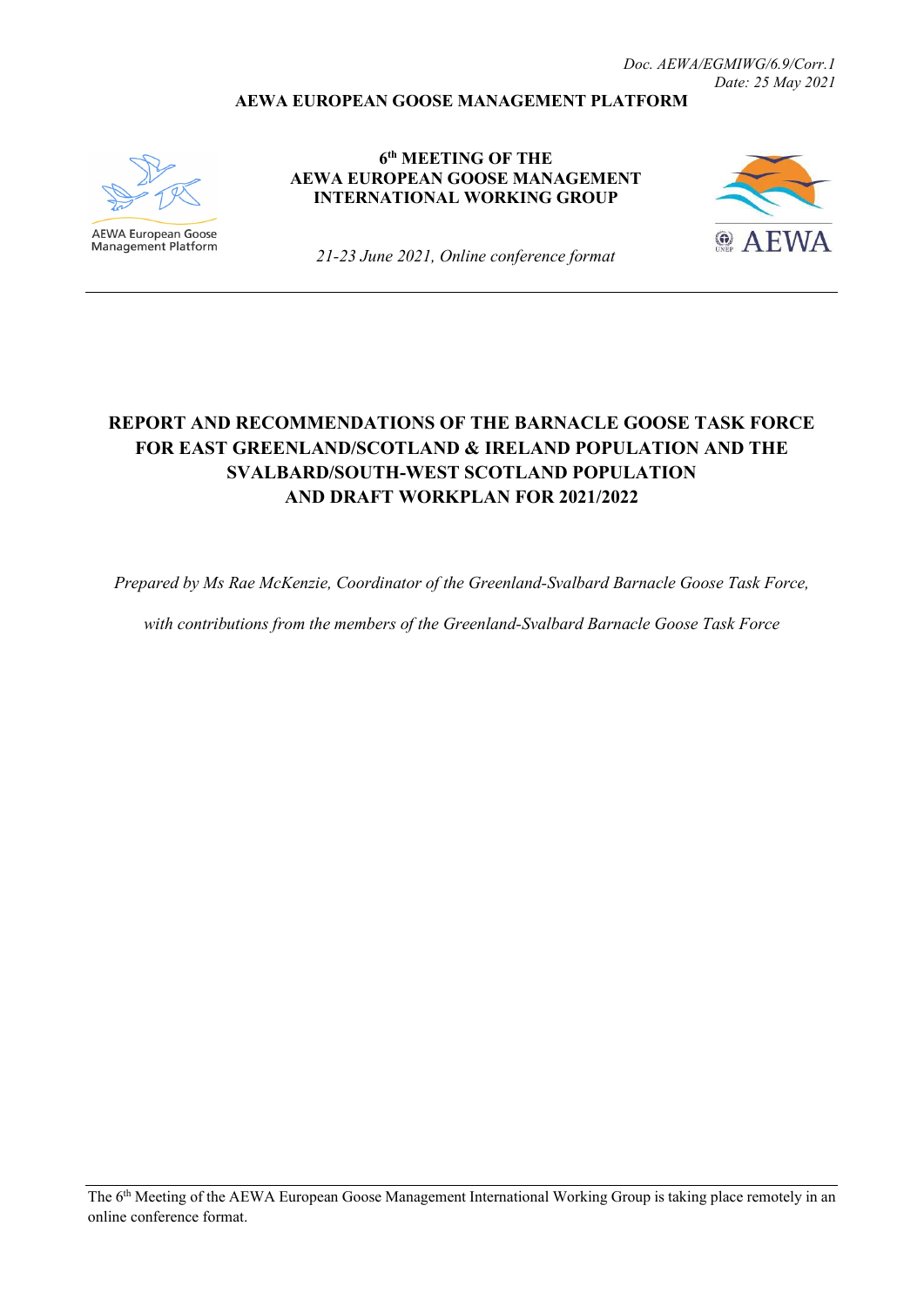### **Introduction**

According to Rule 29 of the European Goose Management International Working Group (EGM IWG) Modus Operandi, the EGM IWG may establish species and/or thematic Task Forces as necessary to deal with the preparation and coordination of decision papers and background documents, as well as to deal with other specific tasks. The EGMP Greenland-Svalbard Barnacle Goose Task Force was established in 2020 following the recommendations of the 5<sup>th</sup> Meeting of the EGM IWG in June 2020. The first meeting of the task force took place on 7 October 2020.

This document provides an overview of the work that has taken place since the EGM IWG5 and the recommendations and work plan for the implementation of the AEWA International Single Species Management Plan (ISSMP) for the Greenland Barnacle Goose for 2020/2021.

The agreed aims of the Task Force are:

1) Assist the EGM IWG in coordinating and catalysing the implementation of the ISSMP for the Barnacle Goose and its corresponding AFMPs for the respective populations under the EGMP;

2) Assist the EGM IWG in stimulating and supporting Range States in the implementation of the ISSMP for the Barnacle Goose and its corresponding AFMP for the respective population(s); and

3) Monitor and report on the implementation of these activities to the EGM IWG, as appropriate.

#### **1. Status of the Task Force Membership**

The Task Force is made up of Range State representatives and NGOs and is supported by the EGMP Secretariat and Data Centre. A full list of Task Force members is detailed in Annex 1.

### **2. Report of key activities and outcomes**

There have been 4 meetings of the Task Force, all held online;

#### *1st Meeting 7 October 2020*

This initial meeting of the Task Force agreed the Terms of Reference, discussed the draft TF workplan, had an update from the Data Centre on monitoring and data requirements and had an update from Szabolcs Nagy on Favourable Reference Values (FRVs).

### *2nd Meeting 12 November 2020*

The second meeting of the Task Force had a further discussion about the development of the Workplan, noted the timescales for the preparation of documents for EGM IWG6 in June 2021, were given a presentation on the Integrated Population Model (IPM) development by Aimee McIntosh of Exeter University and had an initial discussion about the development of an impact model.

#### *3rd Meeting 7 December 2020*

The third meeting of the Task Force included agreement on the Workplan. It also included discussion and agreement on the proposals presented by the Data Centre on the Impact Model and there were initial discussions on the development of a population model for the Svalbard Barnacle Goose population.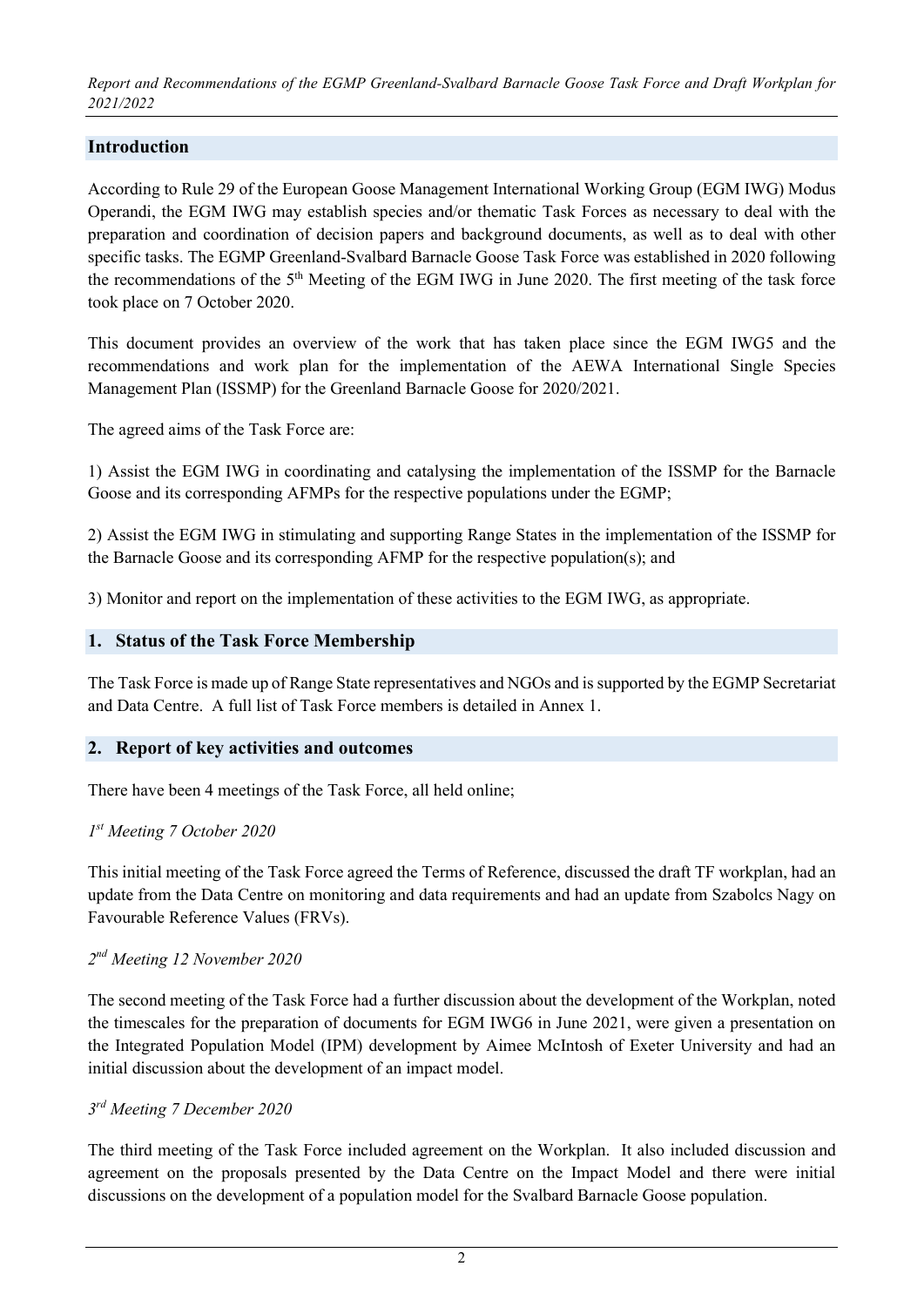### *4th Meeting 25 March 2021*

The 4<sup>th</sup> meeting of the Task Force included an update on Data Centre activities. The Task Force were given a presentation by Aimee McIntosh on the final draft of the IPM, Szabolcs Nagy presented a short update on the FRVs and there was a discussion about the preparation of documents and timescales for the EGM IWG6 in June 2021.

### *Other meetings*

Rae McKenzie, along with the other Task Force Coordinators, joined a meeting of the Modelling Consortium held on 18<sup>th</sup> February 2021. At that meeting, there was an update on the development of population models and agreement on the use of the Gitlab software to store and exchange data.

### *Outcomes*

The main outcome of the Task Force is to have completed a final Draft of the Greenland Barnacle Goose IPM. This will support the Greenland Barnacle Goose Adaptive Flyway Management Programme.

A population census was carried out in March 2020, and whilst Covid restrictions have resulted in a delay to the publication of the report, the population has increased by 1.7% since the previous census in 2018 to a total of 73,391 birds.

For the IPM, observational data included flyway population counts approximately every five years from throughout the winter range (March), annual Islay specific population counts (March), autumn juvenile counts (November) and harvest totals from Iceland and Islay. Prior distributions of natural (or intrinsic) survival were specified using capture-recapture data from the Svalbard population wintering in Scotland, and that for juvenile differential vulnerability in Iceland was specified using data from Pink-footed Geese in Norway. While the developers have strived to develop a model representative of this flyway population, the results and conclusions should be regarded in light of the limitations of the available data and methods.

Posterior estimates for all parameters fitted data-based counts well, with the majority of observed counts falling within 95% credible intervals. Posterior estimates for the flyway population show a consistent decline from 80,000 (71,000-89,000) in 2012 to 65,000 (55,000-76,000) in 2019. Similarly, population size in Islay has declined since the early 2000 from a peak of 45,000 (42,000-,48,000) in 2005 to 33,000 (29,000-36,000) in 2019.

Harvest rates in Scotland showed the greatest increase from 2011 to 2017 (2%-7% of the flyway population), whilst Iceland harvest rates have shown little variability (consistently <4%). Declines in the flyway and Islay population size coincide with increased harvest rates in Scotland. Similarly, the importance of alternative wintering sites appears to have increased with the increase in derogation shooting on Islay. This suggests that derogation shooting on Islay may not only be causing declines in the Islay wintering population, but also resulting in distributional shifts in the wintering population to alternative sites.

Estimates of juvenile survival rate were consistently lower than those of adults; this is unsurprising given the greater vulnerability of juveniles to harvest and the resulting greater juvenile harvest rate observed here. Agespecific harvest rate and survival show changes in response to increased harvest rates in Scotland, though this is more pronounced in juveniles.

The results suggest the decline in the population of Greenland barnacle geese since 2012 has been driven by poor productivity and increased harvest rates, predominantly in Scotland. The flyway-specific Adaptive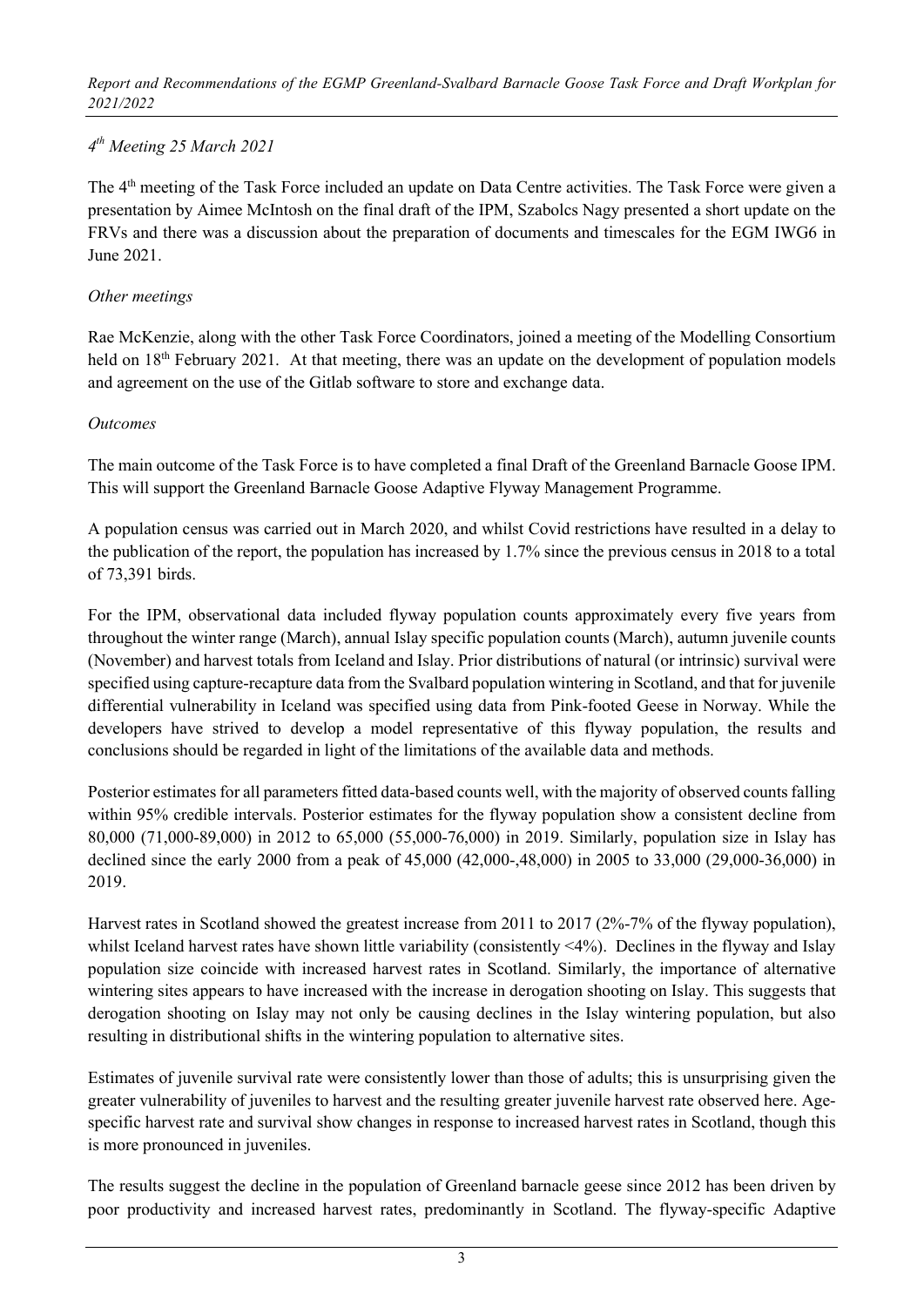Flyway Management Programme does not provide targets for population sizes but does note that the flyway population should not fall below the Favourable Reference Population of 54,000 individuals, which at present is just below the 95% credible interval of our flyway estimate. The posterior estimates for Islay population size (mean  $= 33,000$ , CI  $= 29,000-36,000$ ) are close to those set as targets to reduce grazing pressure. Scottish derogation shooting appears to have both reduced flyway population size as well as caused distributional changes in use of wintering sites. The IPM provides a sound framework from which projections under different management scenarios can be assessed. Future work to project how harvest management may influence the flyway population should consider whether derogation shooting will be implemented in wintering sites outside of Islay, as well as future adjustments to harvest rates.

### **3. Recommendations**

The Task Force will follow the agreed Workplan set out in Section 4. The key recommendations of this report are to follow up the IPM for the Greenland Barnacle Goose population with completion of an IPM for the Svalbard Barnacle Goose population. The Task Force also needs to agree how to take forward the development of an Impact Model. There is an outline proposal for that work but there is no agreement to date on who leads the work and how it will be funded.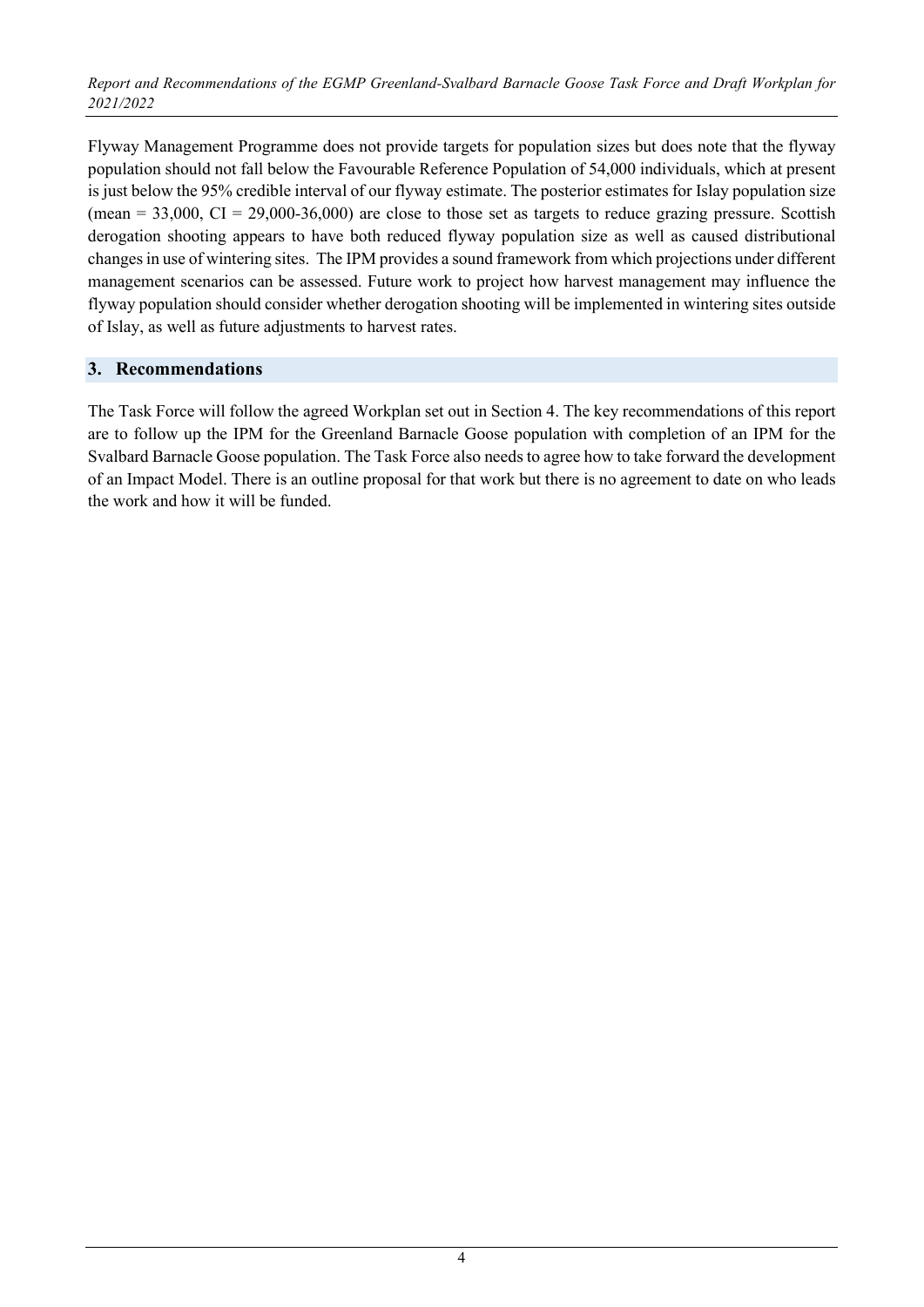### **4. Draft Workplan 2021/2022**

*Table 1. Greenland-Svalbard Barnacle Goose Task Force Draft Workplan for 2021/2022*

| <b>Type of</b> | <b>Actions from the ISSMP</b>                                                                                                                                                                                                                                                                                                                                                                                                                                                                                                                                                                                                     | <b>Priority</b>  | Timescale                  | <b>Greenland Task Force</b>                                                                                                               |
|----------------|-----------------------------------------------------------------------------------------------------------------------------------------------------------------------------------------------------------------------------------------------------------------------------------------------------------------------------------------------------------------------------------------------------------------------------------------------------------------------------------------------------------------------------------------------------------------------------------------------------------------------------------|------------------|----------------------------|-------------------------------------------------------------------------------------------------------------------------------------------|
| action         |                                                                                                                                                                                                                                                                                                                                                                                                                                                                                                                                                                                                                                   |                  |                            |                                                                                                                                           |
|                | 4.2 Assess periodically, and report to the AEWA EGM IWG, the<br>cumulative impact of derogations (as well as hunting in Range States in<br>which derogation is not required) on the development of the population,<br>the likelihood of serious damage to agriculture and risk to air safety and<br>to other flora and fauna (including the Arctic ecosystems), and the non-<br>lethal measures taken to prevent damage/risk, as well as the<br>effectiveness of these. If necessary, coordinate the derogation measures<br>between Range States to avoid risk to the population and to enhance<br>effectiveness of the measures. | <b>Essential</b> | <b>Short</b>               | Impact model description and scoping of<br>tasks / review and preparation of<br>documents going to EGM IWG /<br>providing recommendations |
|                | A.1 Produce and update periodically, spatially explicit population size<br>estimates based on agreed international monitoring                                                                                                                                                                                                                                                                                                                                                                                                                                                                                                     | <b>Essential</b> | Short / Rolling            | Consultation                                                                                                                              |
|                | A.2 Maintain an annually updated bag statistics database including<br>geese taken by any means (whether under derogations or, in those<br>Range States in which it is permissible, hunting)                                                                                                                                                                                                                                                                                                                                                                                                                                       | <b>Essential</b> | Ongoing/<br><b>Rolling</b> | Consultation                                                                                                                              |
| $\mathbf X$    | A.3 Maintain a spatially explicit database on goose damage to<br>agriculture, other fauna and flora and fauna and risk to air safety                                                                                                                                                                                                                                                                                                                                                                                                                                                                                              | <b>Essential</b> | Medium /<br>Rolling        | Consultation                                                                                                                              |
| National       | 2.2. Provide accommodation areas to reduce risks and conflicts at<br>sensitive areas through e.g. subsidies[2]                                                                                                                                                                                                                                                                                                                                                                                                                                                                                                                    | Medium           | Medium/<br>Rolling         | Information exchange                                                                                                                      |
| National       | 2.3 Apply scaring and/or land management techniques to reduce the<br>attractiveness of sensitive areas to geese, monitoring the implications of<br>such local displacement for conflicts at wider scale[3]                                                                                                                                                                                                                                                                                                                                                                                                                        | High             | Short / Rolling            | Information exchange                                                                                                                      |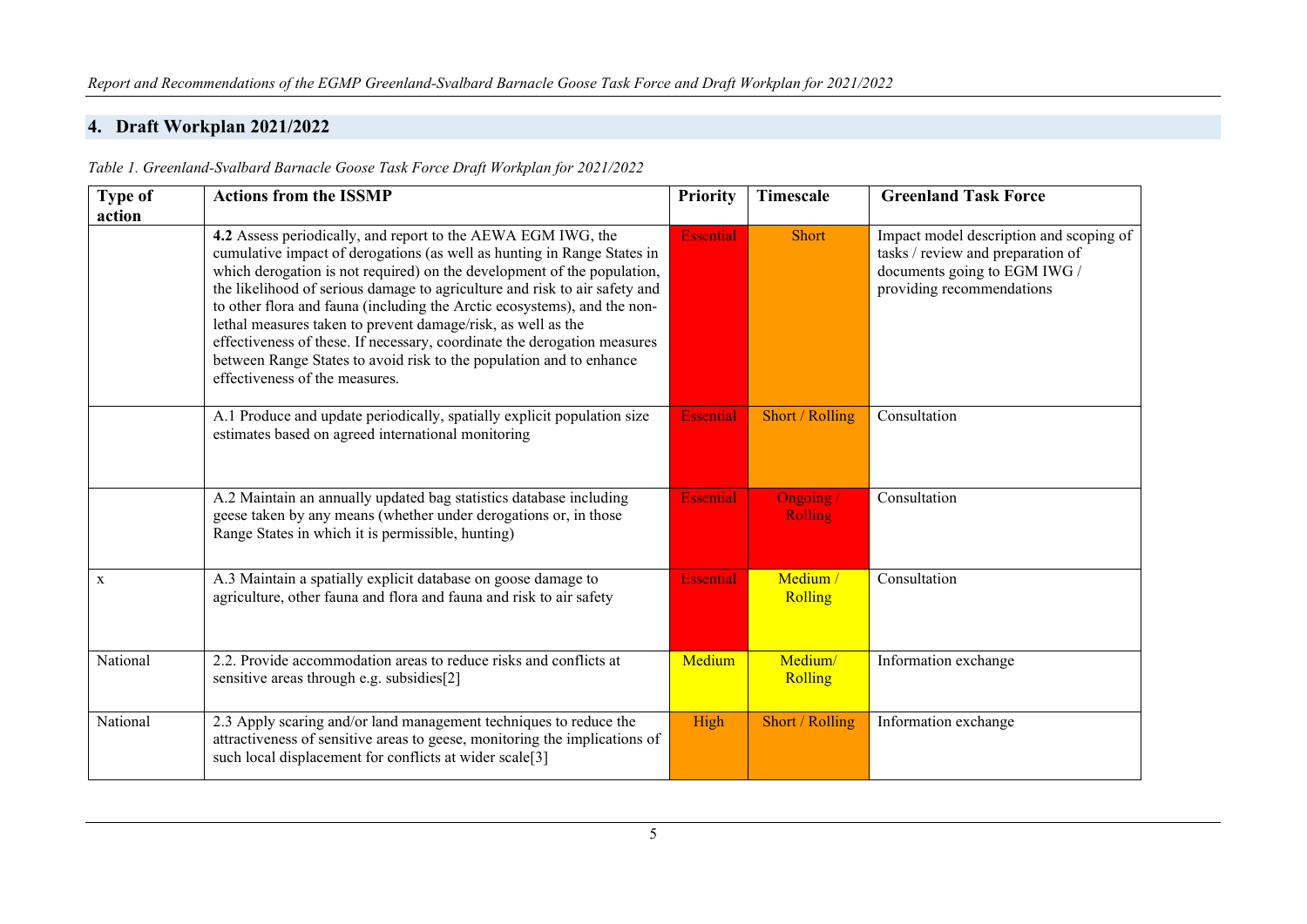| $\mathbf{x}$ | 3.2 Establish an internationally coordinated programme to assess<br>agricultural damage including monitoring and assessment protocols                                                                           | High   | Short               | Consultation                                           |
|--------------|-----------------------------------------------------------------------------------------------------------------------------------------------------------------------------------------------------------------|--------|---------------------|--------------------------------------------------------|
| National     | 3.3 Liaise with farmers affected by goose damages to reduce<br>agricultural conflicts                                                                                                                           | High   | Short / Rolling     | Information exchange                                   |
|              | 4.3 Improve effectiveness of derogation measures through<br>experimenting with different timing and methods and better<br>understanding the relative efficacy of lethal versus non-lethal scaring<br>techniques | High   | Medium              | Information exchange - Liaise with other<br><b>TFs</b> |
|              | 4.4 Promote best practices of goose population adjustment including<br>timing to minimize damage and significant disturbance to other species                                                                   | Medium | Medium /<br>Rolling | Information exchange - Liaise with other<br><b>TFs</b> |
| National     | 4.5 Maintain low crippling rates                                                                                                                                                                                | High   | Medium /<br>Rolling |                                                        |
|              | 4.6 Improve derogation shooting techniques to further reduce crippling                                                                                                                                          | Medium | Long / Rolling      | Information exchange - Liaise with other<br><b>TFs</b> |
|              | A.4 Collect demographic (mortality, reproduction, differential<br>migration and connectivity) data from an agreed representative<br>sampling framework across the range                                         | High   | Short / Rolling     | Consultation                                           |
| $\mathbf{X}$ | C.1 Develop and implement a communication strategy and plan                                                                                                                                                     | Medium | Short / Rolling     | Liaise with other TFs -                                |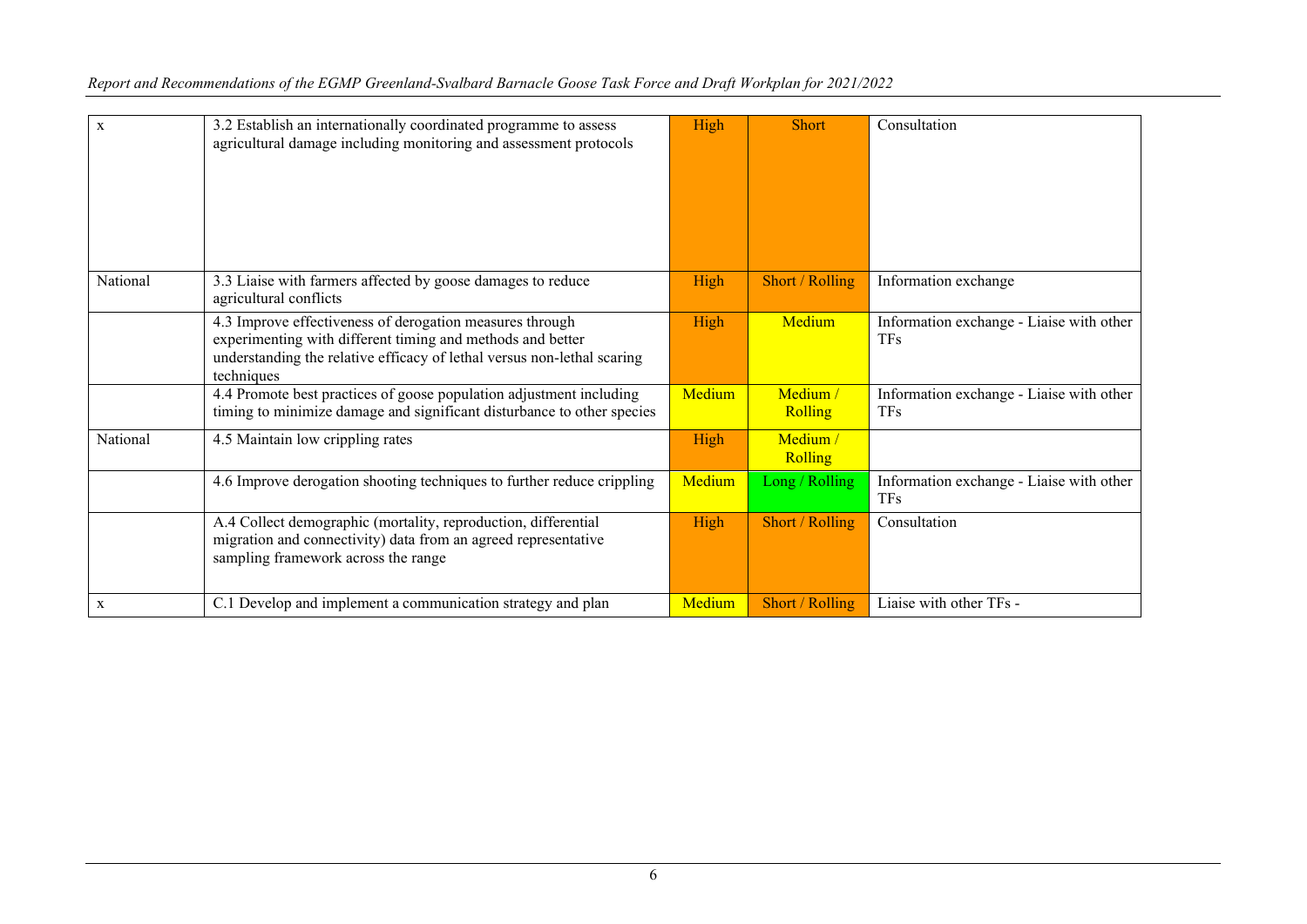## **Annex 1. Members of the Greenland/Svalbard Barnacle Goose Task Force as of May 2021**

| <b>Country/Organisation</b> | Representative           | <b>Affiliation</b>                                                                           |  |
|-----------------------------|--------------------------|----------------------------------------------------------------------------------------------|--|
| Denmark                     | Iben Hove Sørensen       | Danish Hunters Association                                                                   |  |
| European Commission         | Joseph van der Stegen    | Directorate-General for Environment<br>Nature Unit                                           |  |
|                             | Sigurdur Tharinsson      | Ministry for the Environment and Natural<br>Resources                                        |  |
| Iceland                     | Gudmundur A. Gudmundsson | Icelandic Institute for Natural History                                                      |  |
|                             | Bjarni Jonasson          | Environment Agency of Iceland                                                                |  |
| Ireland                     | Seán Kelly               | National Parks and Wildlife Service,<br>Department of Culture, Heritage and the<br>Gaeltacht |  |
| Norway                      | Ingunn Tombre            | Norwegian Institute for Nature Research (NINA)                                               |  |
|                             | Rae Mckenzie             | Scottish Natural Heritage                                                                    |  |
| United Kingdom              | Jessica Shaw             | Scottish Natural Heritage                                                                    |  |
|                             | Colin Shedden            | <b>British</b><br>Association<br>of<br><b>Shooting</b><br>and<br>Conservation (BASC)         |  |
| <b>FACE</b>                 | Cy Griffin               | Senior Conservation Manager                                                                  |  |
| Nordic Hunters' Alliance    | Johan Svalby             | Senior Advisor for International Affairs                                                     |  |
| Wetlands International      | <b>Szabolcs Nagy</b>     | Senior Advisor                                                                               |  |
| Wildfowl & Wetlands Trust   | Richard Hearn            | Policy & Advocacy Manager                                                                    |  |
|                             | Jesper Madsen            | Aarhus University                                                                            |  |
| <b>EGMP</b> Data Centre     | Gitte Høj Jensen         | Aarhus University                                                                            |  |
|                             | Henning Heldbjerg        | Aarhus University                                                                            |  |